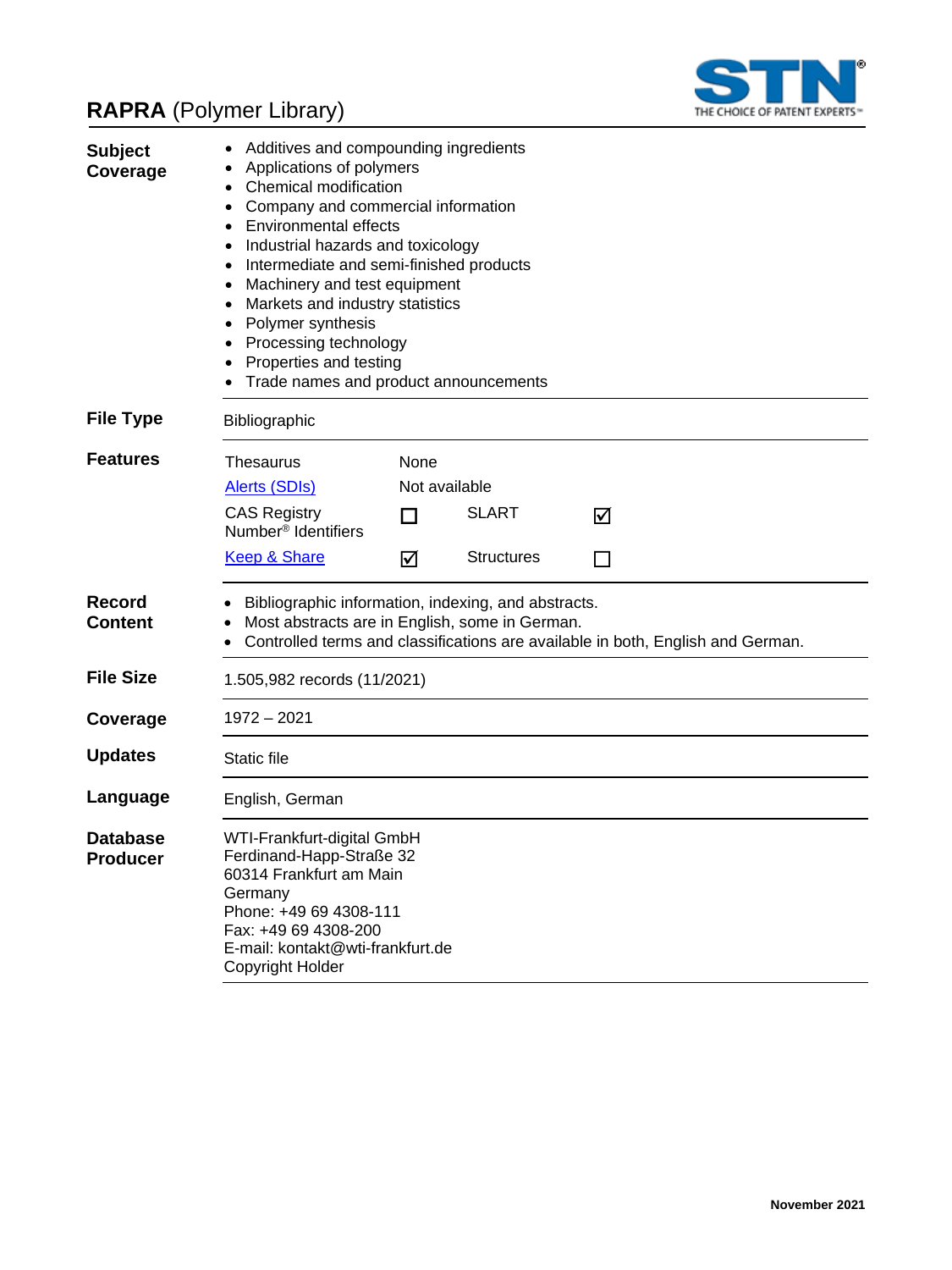| <b>Sources</b>   | • Journals<br><b>Conference Contributions</b><br>Books<br>$\bullet$<br>Company publications and other non-conventional literature<br>٠                                                                                                                                                                       |
|------------------|--------------------------------------------------------------------------------------------------------------------------------------------------------------------------------------------------------------------------------------------------------------------------------------------------------------|
| <b>User Aids</b> | Online Helps (HELP DIRECTORY lists all help messages available)<br>$\bullet$<br>• STNGUIDE                                                                                                                                                                                                                   |
| <b>Cluster</b>   | $\bullet$ ALLBIB<br>AUTHORS<br>$\bullet$<br>• BUSINESS<br>• CHEMENG<br><b>CHEMISTRY</b><br>• COMPANIES<br>• CORPSOURCE<br><b>ENGINEERING</b><br>$\bullet$<br>• MATERIALS<br>$\bullet$ NPS<br>• POLYMERS<br>STN Database Cluster information:<br>http://www.stn-international.de/en/customersupport/customer- |

[support#cluster+%7C+subjects+%7C+features](http://www.stn-international.de/en/customersupport/customer-support#cluster+%7C+subjects+%7C+features)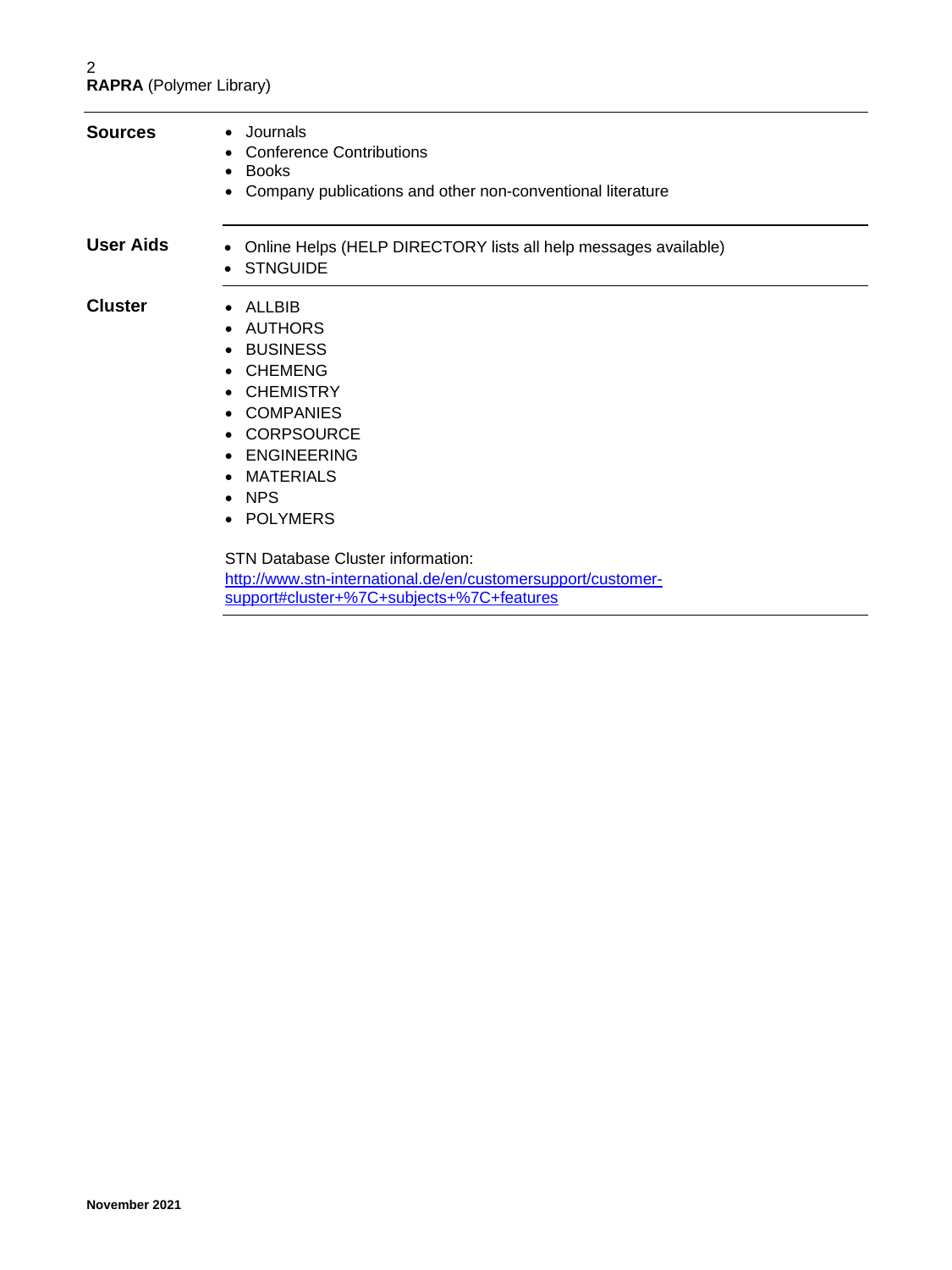## **Search and Display Field Codes**

Fields that allow left truncation are indicated by an asterisk (\*).

#### **Search Fields**

| <b>Search Field Name</b>                                                                                                                                                           | <b>Search</b><br>Code | <b>Search Examples</b>                                                                           | <b>Display</b><br><b>Codes</b> |
|------------------------------------------------------------------------------------------------------------------------------------------------------------------------------------|-----------------------|--------------------------------------------------------------------------------------------------|--------------------------------|
| Basic Index* (contains single<br>words from the title (TI), abstract<br>(AB), controlled term (CT),<br>controlled term in German<br>(CTDE), and supplementary<br>term (ST) fields) | None<br>or<br>/BI     | S BLOCK COPOLYMER?<br>S MELINAR AND PRIC? AND ICI<br>S WESTERN EUROPE AND PETP<br>S ?ACRYLAMIDE? | TI, AB, CT,<br>CTDE, UT        |
| Abstract*<br><b>Accession Number</b>                                                                                                                                               | /AB<br>/AN            | S MARINE APPLICATION/AB<br>S R:445780/AN                                                         | AB<br>AN                       |
| Author                                                                                                                                                                             | /AU                   | S R445780/AN<br>S ENDO, K/AU<br>S (CONNAN A(S)EDITOR)/AU                                         | AU                             |
| Classification Code (1,2)<br>(code and text)                                                                                                                                       | /CC<br>(or /CCEN)     | S 041C1/CC<br>S 3KB/CC                                                                           | CC                             |
| Classification Code in German (1)<br>(code and text)                                                                                                                               | /CCDE                 | S RAW MATERIALS/CC<br>S 3KB/CCDE<br>S ROHSTOFFE/CCDE                                             | <b>CCDE</b>                    |
| Controlled Term in German<br><b>Controlled Word</b>                                                                                                                                | /CTDE<br>/CW          | S MANAGEMENTSYSREME/CTDE<br>S MANAGEMENTSYSTEME/CW                                               | <b>CTDE</b><br>CT, CTDE        |
| Corporate Source (1)                                                                                                                                                               | /CS                   | S OSAKA UNIV?/CS<br>S EXXON FRANCE/CS                                                            | <b>CS</b>                      |
| Digital Object Identifier                                                                                                                                                          | /FTDOI<br>(or DOI)    | S 10.1002/33008/FTDOI                                                                            | FTDOI, SO                      |
| Document Number                                                                                                                                                                    | /DN                   | S P1224318/DN<br>S 20180832832/DN                                                                | <b>DN</b>                      |
| Document Type<br>(code and text)                                                                                                                                                   | /DT<br>(or $/TC$ )    | S JOURNAL/DT<br>S J/DT                                                                           | DT                             |
| Entry Date (3)                                                                                                                                                                     | /ED                   | S ED>19990100                                                                                    | ED                             |
| <b>Field Availability</b>                                                                                                                                                          | /FA                   | S L7 AND AB/FA                                                                                   | <b>FA</b>                      |
| <b>International Standard</b><br>(Document) Number (contains<br>ISSN and CODEN)                                                                                                    | /ISN                  | S 1022-1344/ISN<br>S ANALAO/ISN                                                                  | ISN, SO                        |
| Journal Title                                                                                                                                                                      | /JT                   | S BRITISH POLYMER JOURNAL/JT                                                                     | JT, SO                         |
| Language (ISO code and text)                                                                                                                                                       | /LA                   | S GERMAN/LA<br>S DE/LA                                                                           | LA                             |
| Meeting Date (3)                                                                                                                                                                   | /MD                   | S NOV 2019/MD                                                                                    | MD, SO                         |
| <b>Meeting Location</b><br>Meeting Title (1)                                                                                                                                       | /ML<br>/MT            | S HAMBURG/ML<br>S FACHTAGUNG<br>UNTERWASSERTECHNIK/MT                                            | ML, SO<br>MT, SO               |
| Meeting Year (3)                                                                                                                                                                   | /MY                   | S 2019/MY                                                                                        | MY, SO                         |
| Publication Year (3)                                                                                                                                                               | /PY                   | S 1997-1998/PY                                                                                   | PY, SO                         |
| Source (contains journal title and<br>other higher level titles collation,                                                                                                         | /SO                   | S CANADIAN PLASTICS/SO AND 1997/PY<br>S DVS BERICHTE/SO                                          | <b>SO</b>                      |
| publisher, meeting information,<br>ISSN, CODEN, URL, and                                                                                                                           |                       | S MOLECULAR BIOLOGY/SO                                                                           |                                |
| FTDOI)<br>Title*                                                                                                                                                                   | T                     | S PETP PRIC?/TI                                                                                  | <b>TI</b>                      |
| Uniform Resource Locator (1)                                                                                                                                                       | /URL                  | S MEDIA/URL                                                                                      | SO, URL                        |
| Update Date (3)                                                                                                                                                                    | /UP                   | S UP>=JUL 2020                                                                                   | <b>UP</b>                      |

**(1)** Search with implied (S) proximity is available.

**(2)** Please refer to HELP CLA in the file for information about classification codes until July 2018 and afterwards.

**(3)** Numeric search field that may be searched with numeric operators or ranges.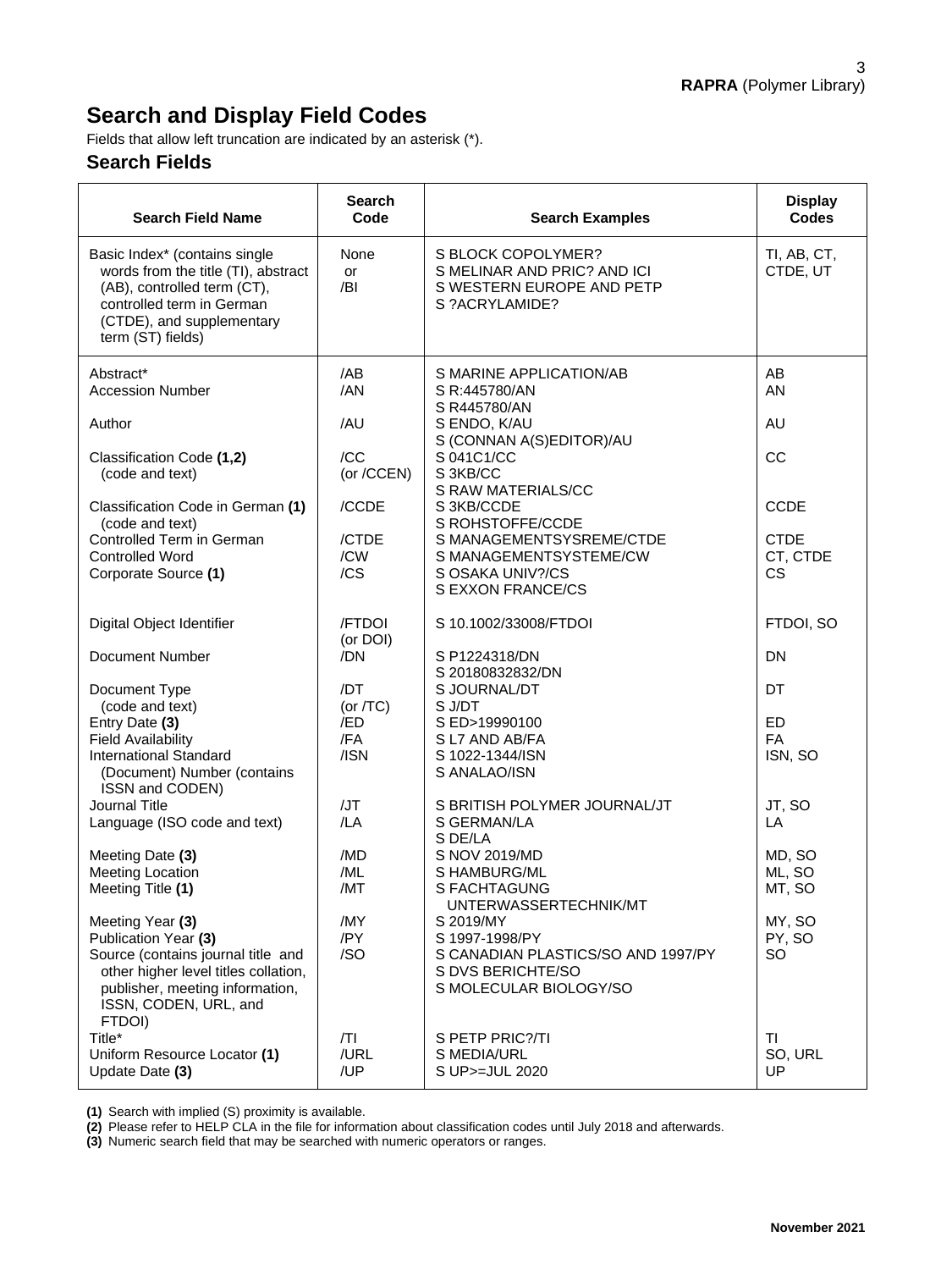## **Property Fields1)**

In RAPRA a numeric search for a specific set of physical properties (/PHP) is available within the text fields (TI, AB, BI). The numeric values are not displayed as single fields, but highlighted within the hit displays.

Use EXPAND/PHP to search for all available physical properties. A search with the respective field codes will be carried out in all database fields with English text. The /PHP index contains a complete list of codes and related text for all physical properties available for numeric search.

| <b>Field</b><br>Code                         | <b>Property</b>                                                                             | <b>Unit</b>                                                 | <b>Symbol</b>                      | <b>Search Examples</b>                                                                                  |
|----------------------------------------------|---------------------------------------------------------------------------------------------|-------------------------------------------------------------|------------------------------------|---------------------------------------------------------------------------------------------------------|
| /AOS<br>/BIR<br>/BIT<br>/CAP                 | Amount of substance<br><b>Bit Rate</b><br>Stored Information<br>Capacitance                 | Mol<br>Bit/Second<br>Bit<br>Farad                           | mol<br>bit/s<br>Bit<br>$\mathsf F$ | S 10/AOS<br>S 8000-10000/BIR<br>S BIT > 3 MEGABIT<br>S 1-10 MF/CAP                                      |
| /CATA<br>/CDN<br>/CMOL                       | Catalytic Activity<br><b>Current Density</b><br>Molarity, Molar<br>Concentration            | Katal<br>Ampere/Square Meter<br>Mol/Liter                   | kat<br>A/m <sup>2</sup><br>mol/L   | S CDN>10 A/M**2<br>S UREA/BI (S) 8/CMOL                                                                 |
| /CON<br>/DB<br>/DEG<br>$/$ DEN $/$ $/$ C $)$ | Conductance<br>Decibel<br>Degree<br>Density (Mass                                           | <b>Siemens</b><br>Decibel<br>Degree<br>Kilogram/Cubic Meter | S<br>dB<br>kg/m <sup>3</sup>       | S 1S-3/CON<br>S DB>50<br>S CYLINDER/BI (S) 45/DEG<br>S 5E-3-10E-3/DEN                                   |
| /DEQ<br>/DOA                                 | Concentration<br>Dose Equivalent<br>Dosage                                                  | Sievert<br>Milligram/Kilogram/Day                           | Sv<br>mg/day                       | S 100/DEQ                                                                                               |
| /DOS<br>(ILD50)                              | Dose                                                                                        | Milligram/Kilogram                                          | mg/kg                              | S DOS>0.8                                                                                               |
| /DV<br>/ECH<br>(/CHA)                        | Viscosity, dynamic<br><b>Electric Charge</b>                                                | Pascal * Second<br>Coulomb                                  | Pa * s<br>С                        | S DV>5000<br>S 0.0001-0.001/ECH                                                                         |
| /ECO<br>$($ /ECND $)$                        | <b>Electrical Conductivity</b>                                                              | Siemens/Meter                                               | S/m                                | S ECO>800 S/M (15A) AQUEOUS                                                                             |
| /ELC<br>(/ECC)<br>/ELF                       | <b>Electric Current</b><br><b>Electric Field</b>                                            | Ampere<br>Volt/Meter                                        | Α<br>V/m                           | S 1-10/ELC<br>S 200/ELF                                                                                 |
| (/ECF)<br>/ENE                               | Energy                                                                                      | Joule                                                       | J                                  | S DROPLETS (10A) 40 JOULE -                                                                             |
| /ERE<br>$($ /ERES $)$                        | <b>Electrical Resistivity</b>                                                               | Ohm * Meter                                                 | Ohm $*$ m                          | 70 JOULE /ENE<br>S ERE>0.1                                                                              |
| /FOR<br>$/$ FRE $($ /F $)$<br>/IU<br>/KV     | Force<br>Frequency<br>International Unit<br>Viscosity, kinematic                            | <b>Newton</b><br>Hertz<br>none<br>Square Meter/Second       | N<br><b>Hz</b><br>IU<br>$m^2/s$    | S 50 N / FOR<br>S OSCILLAT?/BI (S) 1-3/FRE<br>S IU>1000 (P) VITAMIN A<br>S METHYLPOLYSILOXANES/BI (10A) |
| /LEN<br>(/SIZ)                               | Length, Size                                                                                | Meter                                                       | m                                  | 200-300 CST /KV<br>S 1-4/LEN                                                                            |
| /LUME                                        | Luminous Emittance,<br>Illuminance                                                          | Lux                                                         | lx                                 | S 10-50/LUME                                                                                            |
| /LUMF<br>/LUMI<br>/M<br>/MCH<br>/MFD         | Luminous Flux<br>Luminous Intensity<br>Mass<br>Mass to Charge Ratio<br><b>Magnetic Flux</b> | Lumen<br>Candela<br>Kilogram<br>none<br>Tesla               | Lm<br>cd<br>kg<br>m/z<br>T         | S LUMF>1000<br>S LUMI<4<br>S ALLOY/BI (30A) 1E-10-1E-5/M<br>$S$ MCH=1<br>S MFD>102                      |
| (MFS)<br>/MFR<br>(MFL)<br>/MFST              | Density<br>Mass Flow Rate<br>Magnetic Field                                                 | Kilogram/Second<br>Ampere/Meter                             | kg/s<br>A/m                        | S MFR<0.1                                                                                               |
|                                              | Strength                                                                                    |                                                             |                                    |                                                                                                         |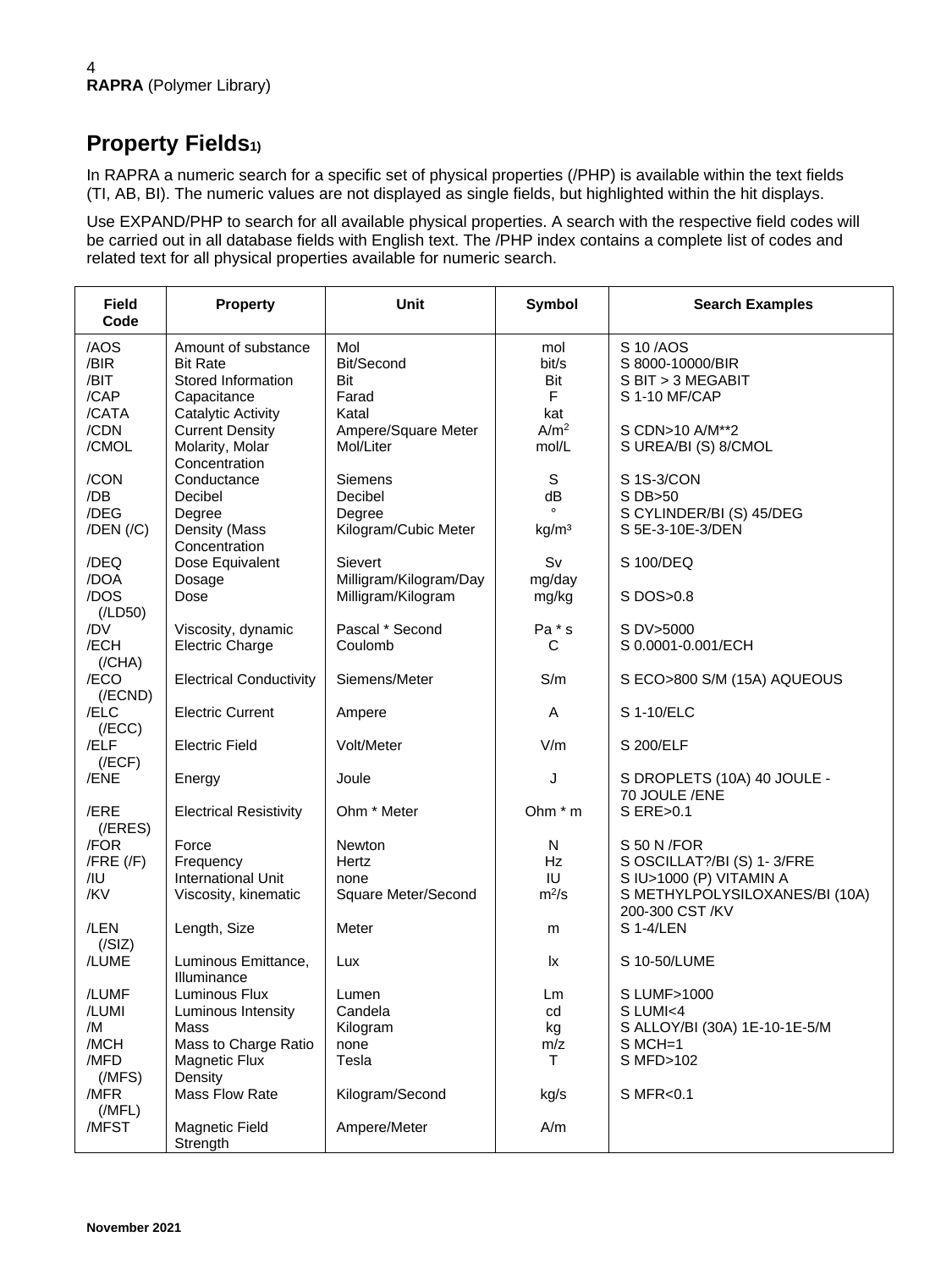# **Property Fields1) (cont'd)**

| <b>Field</b><br>Code   | <b>Property</b>                                              | Unit                     | <b>Symbol</b>        | <b>Search Examples</b>                                         |
|------------------------|--------------------------------------------------------------|--------------------------|----------------------|----------------------------------------------------------------|
| /MM (/MW,<br>/MOM)     | <b>Molar Mass</b>                                            | Gram/Mol                 | g/mol                | S 2000-3000 G/MOL/MM                                           |
| /MOLS<br>/MVR          | Molality of Substance<br>Melt Volume Rate,<br>Melt Flow Rate | Mol/Kilogram<br>none     | mol/kg<br>$g/10$ min | S 01.-10 MOL/KG/MOLS<br>S 3/MVR                                |
| /PER                   | Percent<br>(Proportionality)                                 | none                     | $\frac{0}{0}$        | S POLYMER?/AB (5A) 4/PER                                       |
| /PHV<br>$($ /PH $)$    | pH Value                                                     | pH                       | pH                   | S 7.4-7.6/PHV                                                  |
| /POW<br>$($ /PW $)$    | Power                                                        | Watt                     | W                    | S "HG-XE-?"/BI (S) 100-200<br>WATT/POW                         |
| /PPM                   | Parts per million                                            | Ppm                      | ppm                  | S 100 PPM /PPM (10A)<br>ADDITIVE/BI                            |
| $/PRES$ $//P)$         | Pressure                                                     | Pascal                   | Pa                   | S (VACUUM (5A) DISTILL?)/BI (S)<br>1000-1100/PRES              |
| /RAD                   | Radioactivity                                                | Becquerel                | Bq                   | S RAD/PHP                                                      |
| /RES                   | <b>Electrical Resistance</b>                                 | Ohm                      | Ohm                  | S SENSOR /BI (S) 10-100/RES                                    |
| /RI                    | Refractive Index                                             | none                     |                      | S 3-4/RI                                                       |
| /RSP                   | <b>Rotational Speed</b>                                      | <b>Revolution/Minute</b> | rpm                  | S 2 RPM - 100 RPM / RSP (S)<br><b>ENGINE/BI</b>                |
| /SAR                   | Area /Surface Area                                           | <b>Square Meter</b>      | m <sup>2</sup>       | S PLATE/BI (S) 10 M**2 - 100<br>M**2/SAR                       |
| /SOL<br>( / SLB)       | Solubility                                                   | Gram/100 gram            | g/100 g              | S SOL>20 G/100G (5A) WATER                                     |
| /SSAM                  | Specific Surface<br>Area, Mass                               | Square Meter/Kilogram    | M2/kg                |                                                                |
| /STSC<br>(/ST)         | Surface Tension                                              | Joule /Square Meter      | J/m <sup>2</sup>     | S 60 J/M**2/STSC                                               |
| /TCO<br>(/TCND)        | <b>Thermal Conductivity</b>                                  | Watt/Meter * Kelvin      | $W/m * K$            | S 1/TCO (S) HEAT?                                              |
| $/TEMP$ $//T)$<br>/TEX | Temperature<br>Tex                                           | Kelvin<br>Gram/Kilometer | K<br>g/km            | S 20-25/TEMP                                                   |
| /TIM                   | Time                                                         | Second                   | s                    | S ?INCUB?/BI (10A) 50 S - 150 S<br>/TIM                        |
| $/$ VEL $($ /V $)$     | Velocity                                                     | Meter per Second         | m/s                  | S REDUC?/BI (S) 1E-3-5E-3/VEL                                  |
| /VELA                  | Velocity, angular                                            | Radian/Second            | rad/s                | S VELA>10                                                      |
| /VLR                   | <b>Volumetric Flow Rate</b>                                  | Cubic Meter/Second       | $m^3/s$              | S 1 M**3/S - 2 M**3/S /VLR (S)<br><b>ABRASIVE</b>              |
| /VOL                   | Volume                                                       | <b>Cubic Meter</b>       | m <sup>3</sup>       | S 1E-8-2E-8/VOL.EX                                             |
| /VOLT                  | Voltage                                                      | Volt                     | $\vee$               | S TENSION/BI (10A) 5E-3 V<br><volt<7e-3v< td=""></volt<7e-3v<> |

**(1)** Exponential format is recommended for the search of particularly high or low values, e.g. 1.8E+7 or 1.8E7 (for 18000000) or 9.2E-8 (for 0.000000092).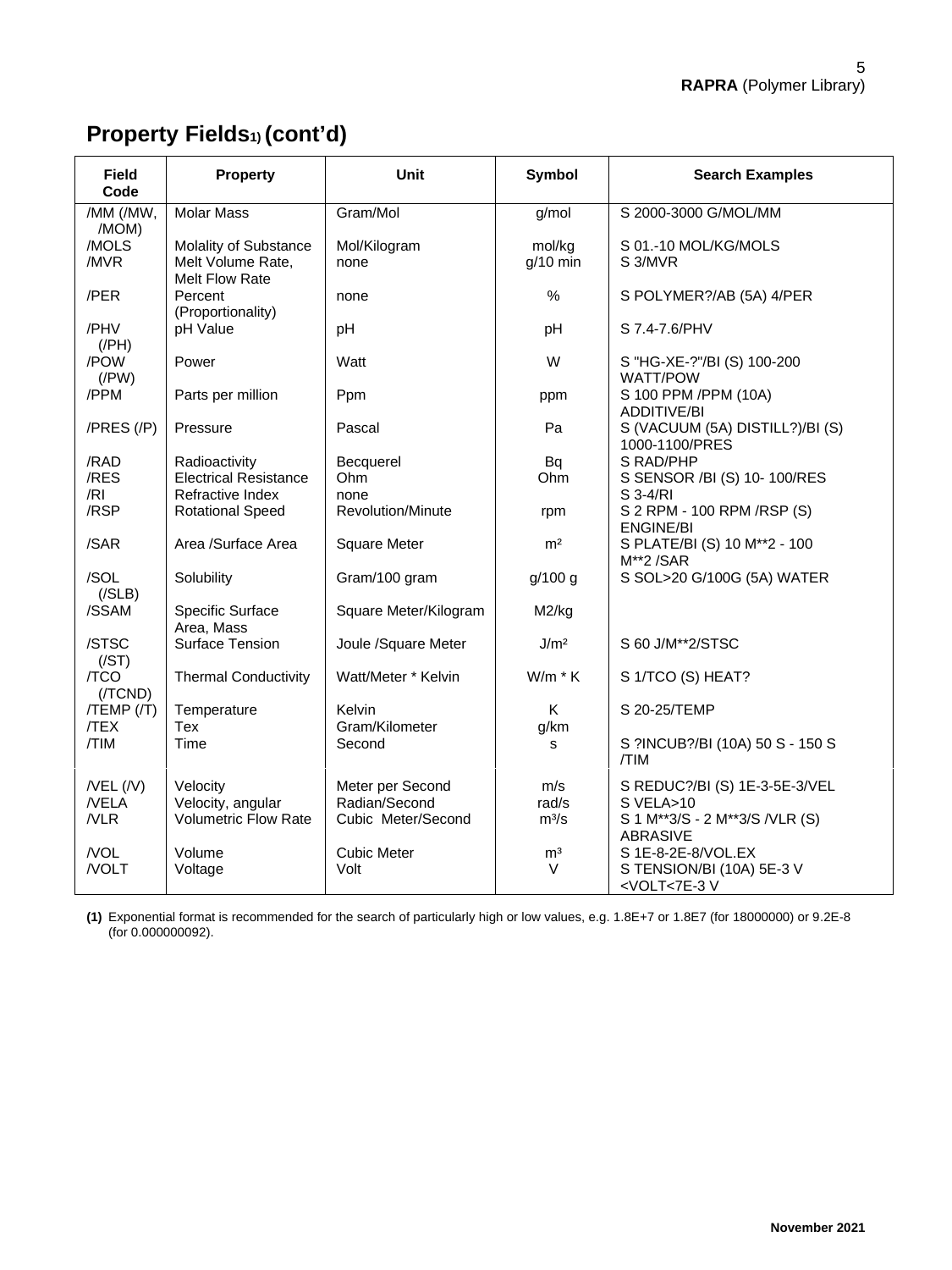### **DISPLAY and PRINT Formats**

Any combination of formats may be used to display or print answers. Multiple codes must be separated by spaces or commas, e.g., D L1 1-5 TI AU. The fields are displayed or printed in the order requested.

Hit-term highlighting is available for all fields. Highlighting must be ON during SEARCH to use the HIT, KWIC, and OCC formats.

| Format                                                                                                                                                                             | <b>Content</b>                                                                                                                                                                                                                                                                                                                                                                                                         | <b>Examples</b>                                                                                                          |
|------------------------------------------------------------------------------------------------------------------------------------------------------------------------------------|------------------------------------------------------------------------------------------------------------------------------------------------------------------------------------------------------------------------------------------------------------------------------------------------------------------------------------------------------------------------------------------------------------------------|--------------------------------------------------------------------------------------------------------------------------|
| AB                                                                                                                                                                                 | Abstract                                                                                                                                                                                                                                                                                                                                                                                                               | D TI AB                                                                                                                  |
| AN                                                                                                                                                                                 | <b>Accession Number</b>                                                                                                                                                                                                                                                                                                                                                                                                | DL3N                                                                                                                     |
| AU                                                                                                                                                                                 | Author                                                                                                                                                                                                                                                                                                                                                                                                                 | D AU                                                                                                                     |
| CC (CCEN)                                                                                                                                                                          | <b>Classification Code</b>                                                                                                                                                                                                                                                                                                                                                                                             | D CC                                                                                                                     |
| <b>CCDE</b>                                                                                                                                                                        | Classification Code in German                                                                                                                                                                                                                                                                                                                                                                                          | D CCDE                                                                                                                   |
| <b>CS</b>                                                                                                                                                                          | Corporate Source                                                                                                                                                                                                                                                                                                                                                                                                       | D <sub>CS</sub>                                                                                                          |
| <b>CTDE</b>                                                                                                                                                                        | Controlled Term in German                                                                                                                                                                                                                                                                                                                                                                                              | D CTDE                                                                                                                   |
| DN                                                                                                                                                                                 | Document Number                                                                                                                                                                                                                                                                                                                                                                                                        | D DN                                                                                                                     |
| DT (TC)                                                                                                                                                                            | Document Type                                                                                                                                                                                                                                                                                                                                                                                                          | D DT                                                                                                                     |
| ED.                                                                                                                                                                                | <b>Entry Date</b>                                                                                                                                                                                                                                                                                                                                                                                                      | D ED                                                                                                                     |
| FTDOI (DOI) (1)                                                                                                                                                                    | Digital Object Identifier                                                                                                                                                                                                                                                                                                                                                                                              | <b>D FTDOI</b>                                                                                                           |
| ISN(1)                                                                                                                                                                             | International Standard (Document) Number                                                                                                                                                                                                                                                                                                                                                                               | D ISN                                                                                                                    |
| JT(1)                                                                                                                                                                              | Journal Title                                                                                                                                                                                                                                                                                                                                                                                                          | D JT                                                                                                                     |
| LA                                                                                                                                                                                 | Language                                                                                                                                                                                                                                                                                                                                                                                                               | D LA TI                                                                                                                  |
| MD (1)                                                                                                                                                                             | <b>Meeting Date</b>                                                                                                                                                                                                                                                                                                                                                                                                    | D MD                                                                                                                     |
| ML(1)                                                                                                                                                                              | Meeting Location                                                                                                                                                                                                                                                                                                                                                                                                       | D ML                                                                                                                     |
| MT (1)                                                                                                                                                                             | <b>Meeting Title</b>                                                                                                                                                                                                                                                                                                                                                                                                   | D TI MT L5                                                                                                               |
| MY (1)                                                                                                                                                                             | <b>Meeting Year</b>                                                                                                                                                                                                                                                                                                                                                                                                    | D MY                                                                                                                     |
| PY (1)                                                                                                                                                                             | <b>Publication Year</b>                                                                                                                                                                                                                                                                                                                                                                                                | D PY                                                                                                                     |
| SO                                                                                                                                                                                 | Source                                                                                                                                                                                                                                                                                                                                                                                                                 | D SO                                                                                                                     |
| <b>ST</b>                                                                                                                                                                          | <b>Supplementary Term</b>                                                                                                                                                                                                                                                                                                                                                                                              | D ST AU SO                                                                                                               |
| TI                                                                                                                                                                                 | Title                                                                                                                                                                                                                                                                                                                                                                                                                  | D TI AU SO                                                                                                               |
| UP                                                                                                                                                                                 | <b>Update Date</b>                                                                                                                                                                                                                                                                                                                                                                                                     | D UP                                                                                                                     |
| <b>URL (1)</b>                                                                                                                                                                     | Uniform Resource Locator                                                                                                                                                                                                                                                                                                                                                                                               | <b>D URL</b>                                                                                                             |
| UT                                                                                                                                                                                 | Uncontrolled Term                                                                                                                                                                                                                                                                                                                                                                                                      | D UT                                                                                                                     |
| <b>ABS</b><br><b>ALL</b><br><b>ALLDE</b><br><b>DALL</b><br><b>IALL</b><br><b>BIB</b><br><b>IBIB</b><br><b>IND</b><br><b>INDDE</b><br><b>SCAN</b><br>TRIAL (TRI,<br>SAMPLE,<br>SAM) | AN. AB<br>AN, DN, TI, AU, CS, SO, DT, AV, LA, ED, AB, CC, CT, ST, UT<br>AN, DN, TI, AU, CS, SO, DT, AV, LA, ED, AB, CCDE, CTDE, ST, UT<br>ALL, with delimiter for post processing<br>ALL, indented with text labels<br>AN, DN, TI, AU, CS, SO, DT, AV, LA, ED<br>BIB, indented with text labels<br>AN, CC, CT, ST, UT<br>AN, CCDE, CTDE, ST, UT<br>TI, CT (random display without answer number)<br>TI, CC, CT, ST, UT | D ABS<br>D ALL<br><b>D ALLDE</b><br><b>D DALL</b><br><b>DIALL</b><br>D BIB<br>D IBIB<br>D IND<br><b>D INDDE</b><br>D TRI |
| <b>HIT</b>                                                                                                                                                                         | Hit term(s) and field(s)                                                                                                                                                                                                                                                                                                                                                                                               | D HIT                                                                                                                    |
| <b>KWIC</b>                                                                                                                                                                        | Up to 50 words before and after hit term(s) (KeyWord-In-Context)                                                                                                                                                                                                                                                                                                                                                       | D KWIC                                                                                                                   |
| OCC                                                                                                                                                                                | Number of occurrences of hit term(s) and field(s) in which they occur                                                                                                                                                                                                                                                                                                                                                  | D OCC                                                                                                                    |

**(1)** Custom display only.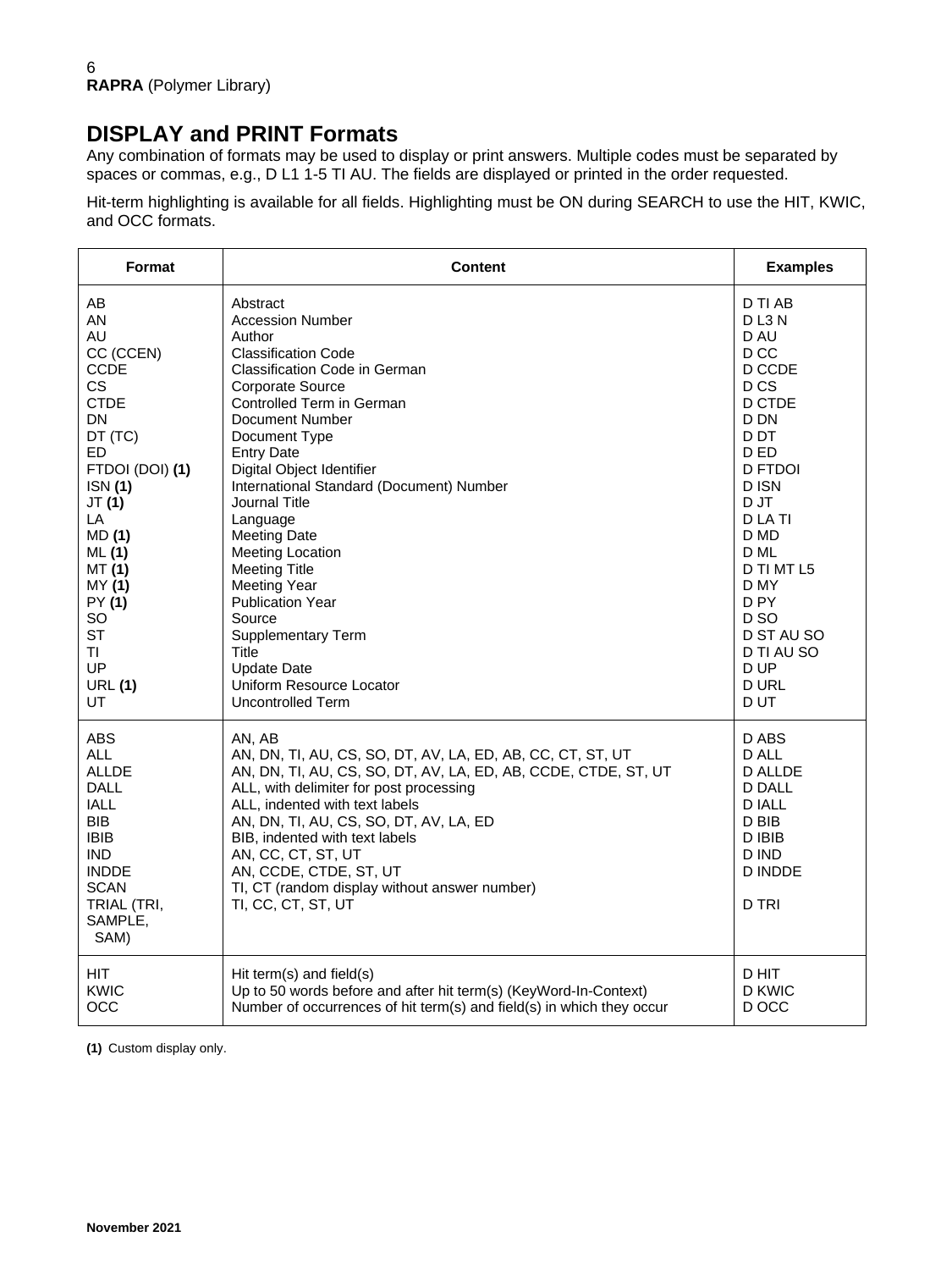### **SELECT, ANALYZE, and SORT Fields**

The SELECT command is used to create E-numbers containing terms taken from the specified field in an answer set.

The ANALYZE command is used to create an L-number containing terms taken from the specified field in an answer set.

The SORT command is used to rearrange the search results in either alphabetic or numeric order of the specified field(s).

| <b>Field Name</b>                           | <b>Field Code</b> | <b>ANALYZE/</b><br>SELECT(1) | <b>SORT</b> |
|---------------------------------------------|-------------------|------------------------------|-------------|
| Abstract                                    | AB                | Y                            | N           |
| <b>Accession Number</b>                     | AN                | Y                            | N           |
| Author                                      | AU                | Υ                            | Y           |
| Citation                                    | <b>CIT</b>        | Y(2)                         | N           |
| <b>Classification Code</b>                  | CC (CCEN)         | Y                            | Y           |
| <b>Classification Code in German</b>        | <b>CCDE</b>       | Y                            | Υ           |
| <b>CODEN</b>                                | <b>CODEN</b>      | N                            | Υ           |
| <b>Controlled Term</b>                      | <b>CT</b>         | Y                            | Υ           |
| Controlled Term in German                   | <b>CTDE</b>       | Υ                            | Y           |
| <b>Corporate Source</b>                     | <b>CS</b>         | Y                            | Y           |
| Digital Object Identifier                   | FTDOI (DOI)       | N                            | Υ           |
| Document Number                             | <b>DN</b>         | Y                            | Υ           |
| Document Type                               | DT (TC)           | Υ                            | Υ           |
| <b>Entry Date</b>                           | <b>ED</b>         | Y                            | Y           |
| International Standard (Document) Number    | <b>ISN</b>        | Y(3)                         | Υ           |
| <b>International Standard Serial Number</b> | <b>ISSN</b>       | N                            | Υ           |
| Journal Title                               | <b>JT</b>         | Υ                            | Υ           |
| Language                                    | LA                | Y                            | Υ           |
| <b>Meeting Date</b>                         | <b>MD</b>         | Y                            | Y           |
| <b>Meeting Location</b>                     | ML                | Y                            | Y           |
| <b>Meeting Title</b>                        | MT                | Y                            | Υ           |
| <b>Meeting Year</b>                         | MY                | Y                            | Y           |
| Occurrence Count of Hit Terms               | <b>OCC</b>        | N                            | Υ           |
| <b>Publication Date</b>                     | <b>PD</b>         | Y                            | Υ           |
| <b>Publication Year</b>                     | <b>PY</b>         | Y                            | Y           |
| Source                                      | SO                | Y(4)                         | N           |
| <b>Supplementary Term</b>                   | <b>ST</b>         | Y                            | Y           |
| Title                                       | <b>TI</b>         | Y (default)                  | Υ           |
| <b>Uncontrolled Term</b>                    | UT                | Y(5)                         | Y           |
| <b>Update Date</b>                          | UP                | Y                            | Υ           |
| Uniform Resource Locator                    | URL               | Υ                            | Υ           |

**(1)** HIT may be used to restrict terms extracted to terms that match the search expression used to create the answer set, e.g., SEL HIT TI.

**(2)** SELECT CIT allows you to extract the reference data from the source documents in this file and have them automatically converted to a citation format for searching in the SCISEARCH file. SEL CIT selects first author, publication year, volume, first page, and a truncation symbol with /RE appended.

**(3)** Selects or analyzes CODEN and ISSN with /ISN appended to the terms created by SELECT.

**(4)** Selects or analyzes CODEN and ISSN with /SO appended to the terms created by SELECT.

**(5)** Appends /BI to the terms created by SELECT.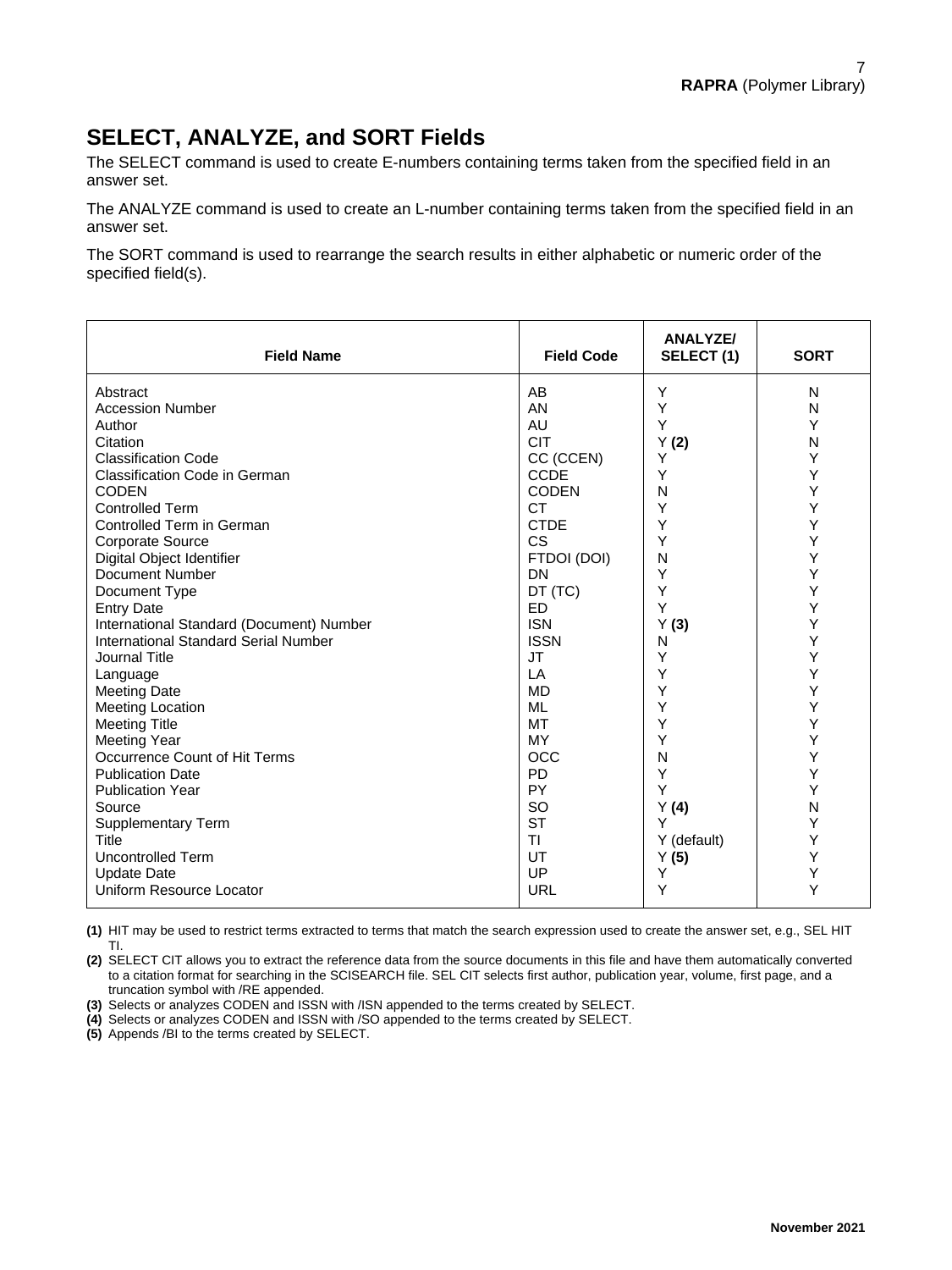8 **RAPRA** (Polymer Library)

#### **Sample Record DISPLAY ALL OF JOURNAL**

| AN               | 20190095036<br>RAPRA                                                                                                                                                                                                                                                                                                                                                   |
|------------------|------------------------------------------------------------------------------------------------------------------------------------------------------------------------------------------------------------------------------------------------------------------------------------------------------------------------------------------------------------------------|
| DN               | 20191006319                                                                                                                                                                                                                                                                                                                                                            |
| TI               | Fabrication of an Efficient Planar Organic-Silicon Hybrid Solar Cell<br>with a 150 nm Thick Film of PEDOT: PSS                                                                                                                                                                                                                                                         |
| AU               | Iqbal, Sami; Su, Dan; Yang, Yi; Ullah, Fahim; Zhou, Huanli; Hussain,<br>Azam; Zhang, Tong                                                                                                                                                                                                                                                                              |
| CS               | Joint International Research Laboratory of Information Display and<br>Visualization, Southeast University, Nanjing, CN; Suzhou Key Laboratory<br>of Metal Nano-Optoelectronic Technology, Suzhou Research Institute of<br>Southeast University, CN; Key Laboratory of Micro-Inertial Instrument &<br>Advanced Navigation Technology, Southeast University, Nanjing, CN |
| SO.              | Micromachines (2019), Volume 10, Number 10, pp. 1-8, 8 Seiten, 36<br>Ouellen<br>ISSN: 2072-666X<br>$DOI:$ https://dx.doi.org/10.3390/mil0100648<br>URL (Document): http://www.mdpi.com/journal/micromachines                                                                                                                                                           |
| DT.<br>LA<br>ED. | Journal<br>English<br>Entered STN: 21 Jul 2020                                                                                                                                                                                                                                                                                                                         |
|                  | Last updated on STN: 21 Jul 2020                                                                                                                                                                                                                                                                                                                                       |

#### **DISPLAY ALL OF JOURNAL (until June 2018)**

| ΑN | 20160007953 | RAPRA |
|----|-------------|-------|
|    |             |       |

- DN P1224318<br>TI Investiga
- Investigation of transient heat transfer in composite walls using carbon/epoxy composites as an example<br>AU Terpilowski, J; Gawron, B; Woroniak, Q
- AU Terpilowski, J; Gawron, B; Woroniak, G
- Military University of Technology, Warsaw; Bialystok Technical University<br>SO Archives o
- Archives of Thermodynamics (2015), Volume 36, pp. 87-105, 19 Seiten ISSN: 1231-0956 E-ISSN: 2083-6023 DOI: http://doi.org/10.1515/aoter-2015-0035<br>DT Journal
- DT Journal<br>LA English
- LA English<br>ED Entered
- Entered STN: 21 Jul 2020
- Last updated on STN: 21 Jul 2020<br>AB The paper presents the application
- The paper presents the application of similarity theory to investigations of transient heat transfer in materials with complex structure. It describes the theoretical-experimental method for identification and design of the structure of two-component composite walls based on the research of the thermal diffusivity for the composite and its matrix separately. The thermal diffusivity was measured by means of the modified flash method. The method was tested on two samples of double-layer 'epoxy resin - polyamide'. All the investigated samples had the same diameter of 12 mm and thickness ranging from 1.39-2.60 mm and their equivalent value of thermal diffusivity ranging from  $(1.21-1.98)x10 -7$  m  $2/s$ . Testing the method and research on carbon/epoxy composites was carried out at temperatures close to room temperature. (6 ref)<br>CC 0627
- CC 0627; 043E; 096<br>CT ADIABATIC; AMBI
- CT ADIABATIC; AMBIENT CONDITIONS; ANISOTROPIC; ANISOTROPY; BOUNDARY CONDITION; BRAIDED; BRAIDING; CAPROLACTAM POLYMER; CARBON FABRIC; CARBON FIBER; CARBON FIBRE; CONTACT RESISTANCE; DATA PROCESSING; DIAMETER; DOUBLE-LAYER; ELECTRICAL RESISTIVITY; EPOXIDE POLYMER; EPOXIDE RESIN; EPOXY COMPOSITE; EPOXY RESIN; FIBER BUNDLE; FIBER GLASS; FIBRE BUNDLE;